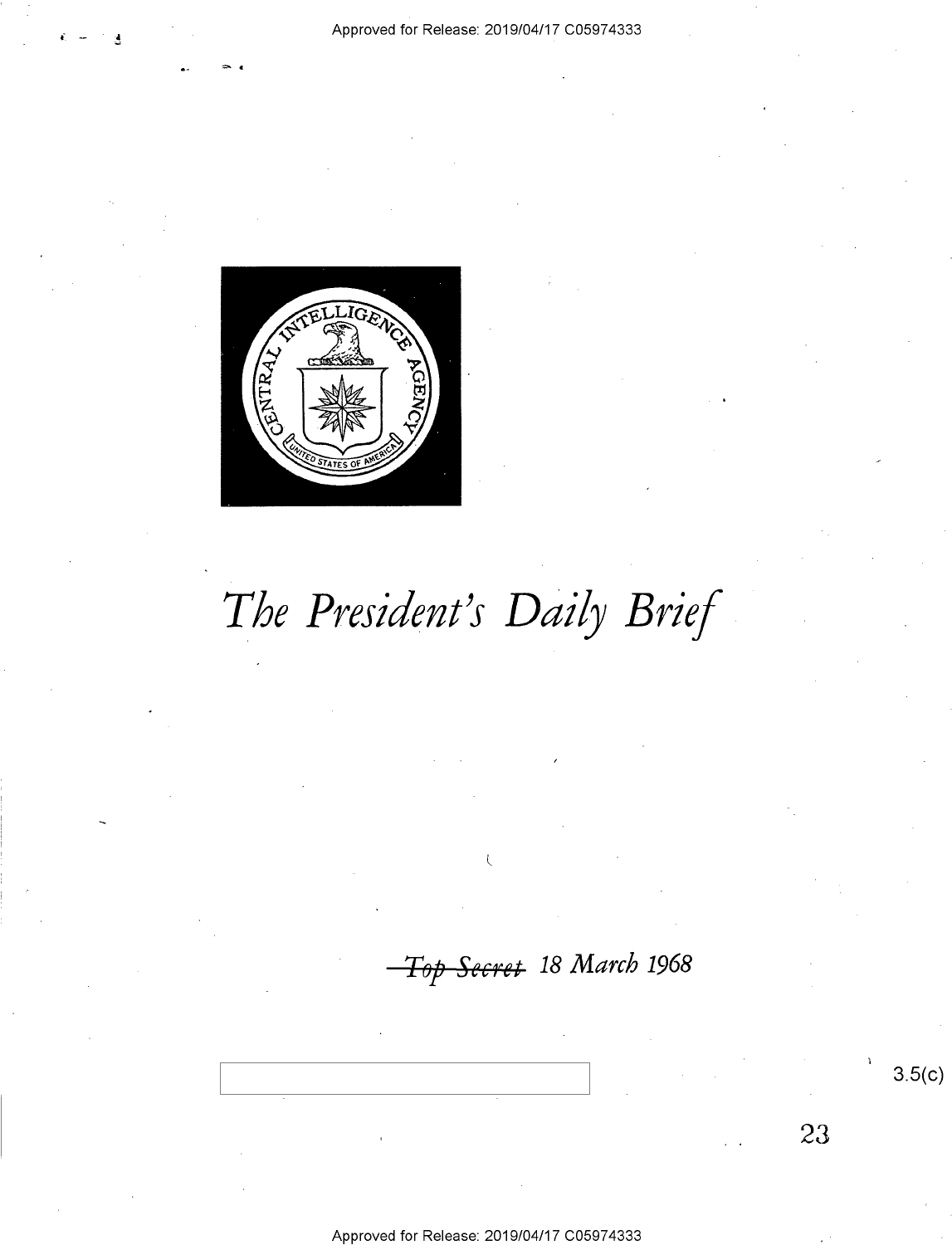### DAILY BRIEF 18 MARCH 1968

I; <sup>u</sup>

l. South Vietnam The large-scale allied operation<br>around Saigon, besides inflicting heavy<br>casualties on the Communists over the<br>weekend, may have been partly responsible for the withdrawal of large enemy<br>units from positions close to the city.<br>Three battalions have stayed behind, however, perhaps to harass and delay allied forces.

2. Czechoslovakia Party boss Dubcek made a major speech Saturday fully associating himself with the changes that are sweeping Czechoslovakia. However, he also staked out limits within which reforms ought to occur. He indicated, for example, that while the government must<br>be responsive to popular opinion and should involve interest groups like the students and the farmers in decisionmaking, the political system must remain Communist.

> With an obvious eye to the Soviets, Dubcek promised Czechoslovakia would stand "unshakably" loyal to its Communist allies, even though it would try to restore traditional links with the rest of the world.

| 3. Soviet Union -<br>Czechoslovakia | 3.3(h)(2) |
|-------------------------------------|-----------|
| $\sim$<br>$\sim$<br>$\sim$          |           |
| ٠                                   |           |
|                                     |           |
|                                     |           |
| $\bullet$                           |           |

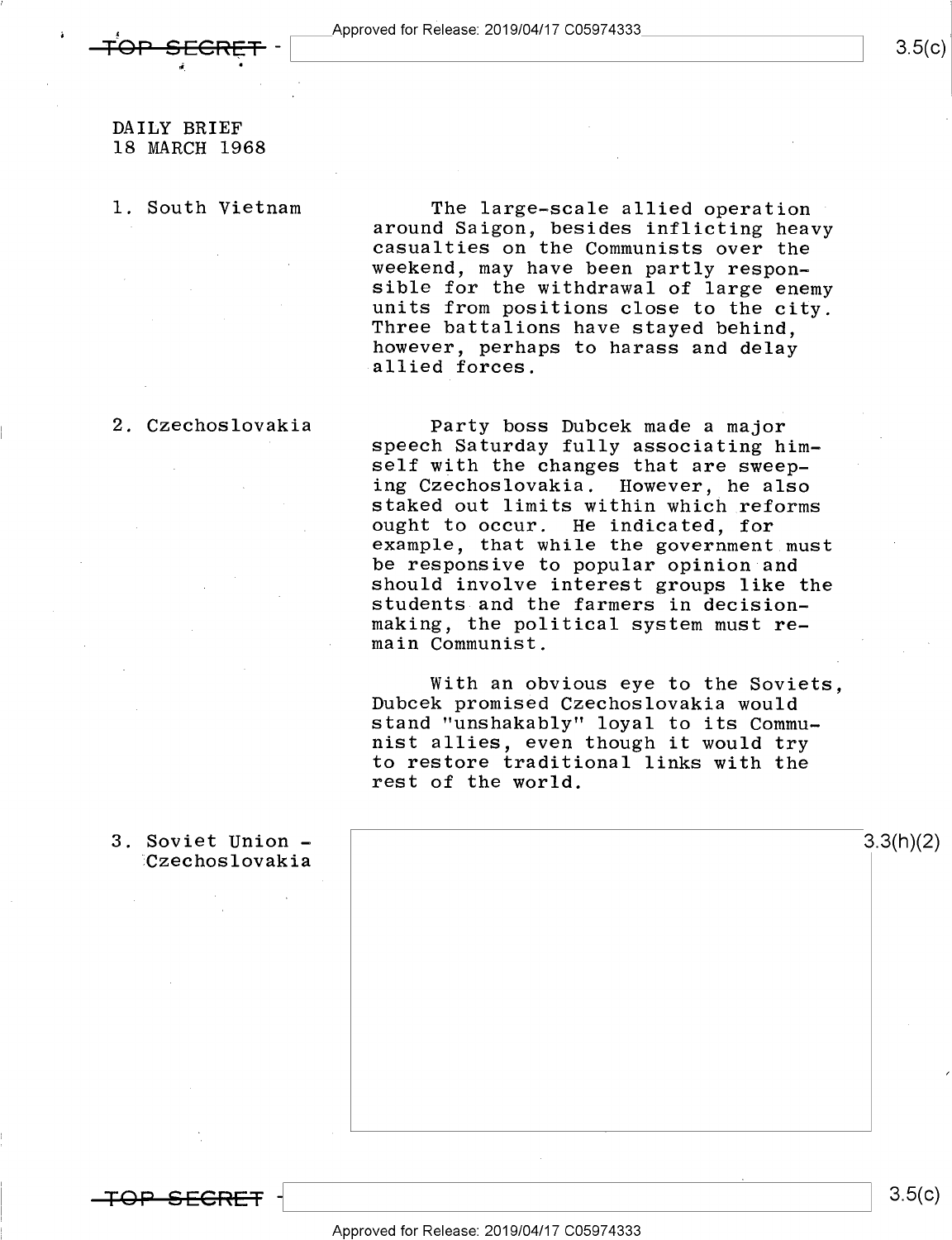4. Poland

,

The focus of the crisis is shifting from the streets to inner-party circles. A major effort to purge Jew-<br>ish and liberal elements from the partystate apparatus seems to be under way. It may reach the party hierarchy before the end of the year when the party con $g$ ress is scheduled to meet.



5. Bulgaria - Soviet Union

K

 $3.3(h)(2)$ 



 $3.5(c)$ 

Approved for Release: 2019/O4/17 CO5974333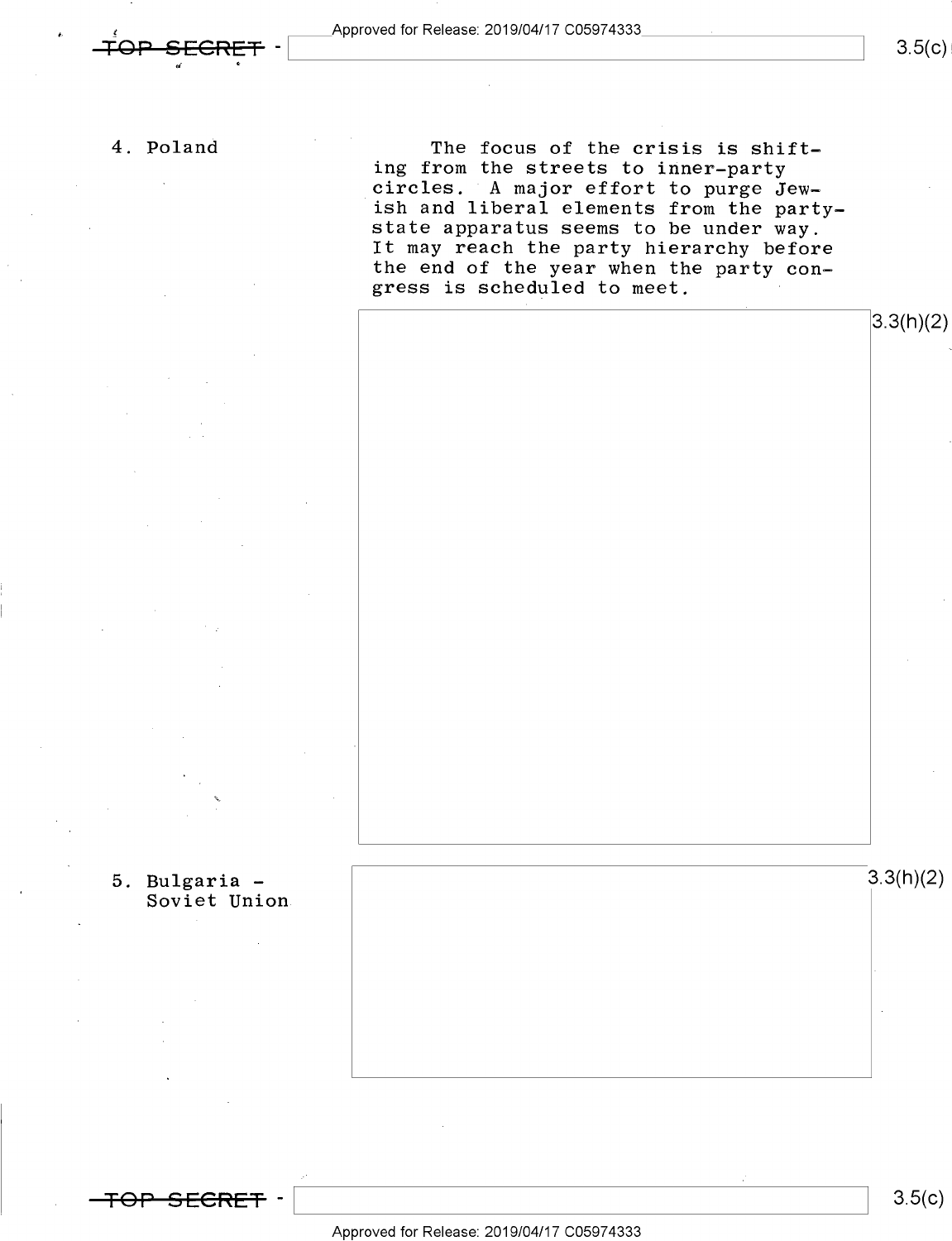#### 6. Panama

5- r

Robles is trying to get a public statement out of National Guard Commandant Vallarino and his top aides denouncing the impeachment proceedings<br>and giving him the guard's full support. Vallarino, temporizing as usual, is not<br>expected to give his answer until some time this week--if then.



#### 7. West Germany

Bonn seems to be edging closer to-<br>ward approval of the draft nuclear non-<br>proliferation treaty, even though strong<br>opposition within the government still<br>remains. One of the harbingers of pos-<br>sible forward movement on th not lead to a break in the government coalition.

 $\mathbf{S}$ . Egypt  $\overline{\mathbf{S}}$   $\overline{\mathbf{S}}$   $\overline{\mathbf{S}}$   $\overline{\mathbf{S}}$   $\overline{\mathbf{S}}$   $\overline{\mathbf{S}}$   $\overline{\mathbf{S}}$   $\overline{\mathbf{S}}$   $\overline{\mathbf{S}}$   $\overline{\mathbf{S}}$   $\overline{\mathbf{S}}$   $\overline{\mathbf{S}}$   $\overline{\mathbf{S}}$   $\overline{\mathbf{S}}$   $\overline{\mathbf{S}}$   $\overline{\mathbf{S}}$   $\overline{\mathbf{S}}$ 

#### 9. Cyprus

Thursday, seemed in no hurry to move the Arab-Israeli im-<br>passe off dead center. He indicated he<br>would prefer to live with things as they<br>are for two or three years rather than<br>resume hostilities or attempt serious<br>negotiations. Nasir clai what he meant) makes any kind of talks impossible at this time.

After a characteristic bit of last-<br>minute brinksmanship, President Makarios<br>has apparently decided to lift the ban<br>Wednesday on ambassadorial contact with<br>Turkish Cypriots. His sudden switch<br>came only after Ambassador Bel the Turkish Cypriot vice president this Thursday, ban or no ban.

lope-secret - and the contract of the contract of the contract of the contract of the contract of the contract of the contract of the contract of the contract of the contract of the contract of the contract of the contract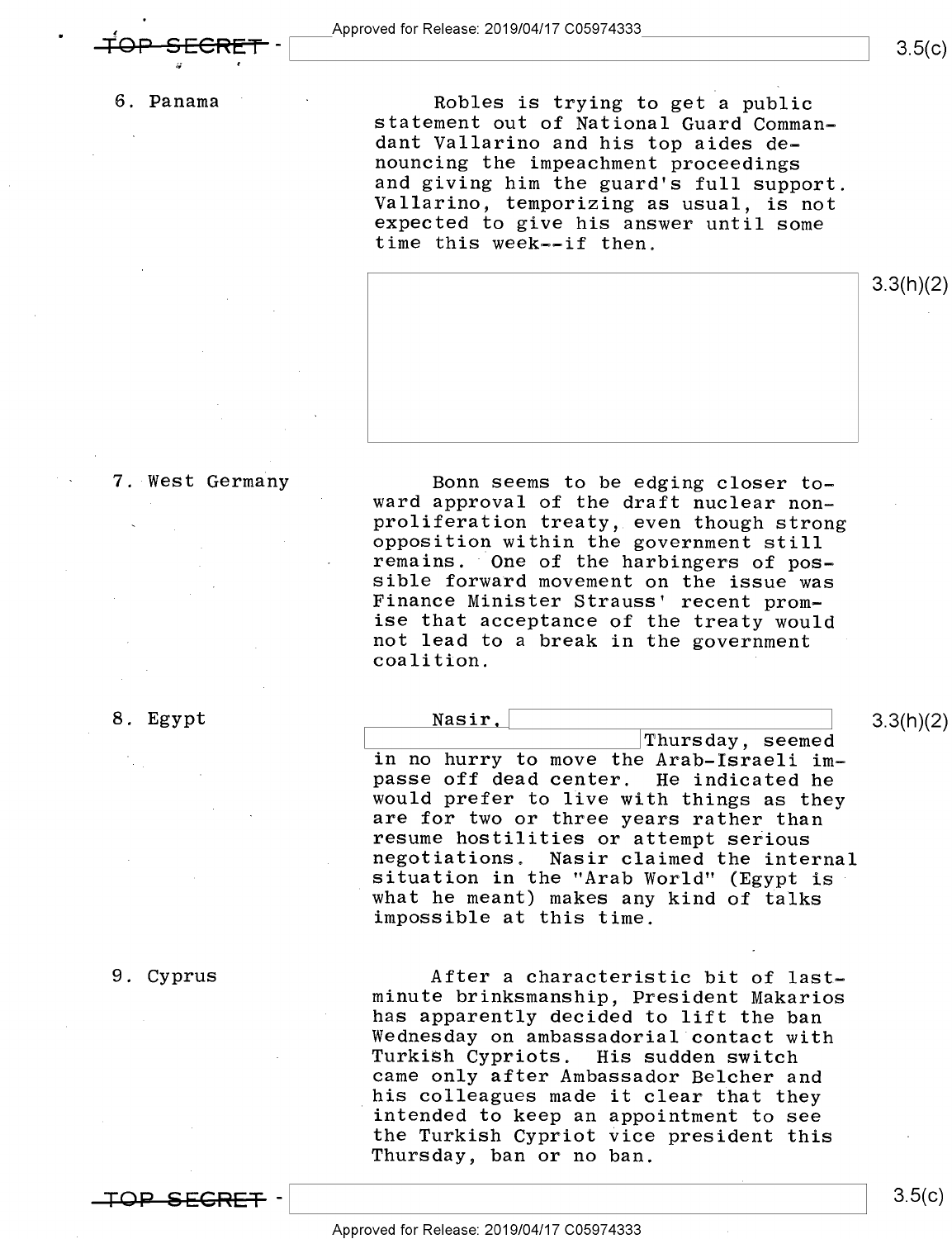2

1

 $\ddot{\phantom{0}}$ 

 $\neg$ Top Secret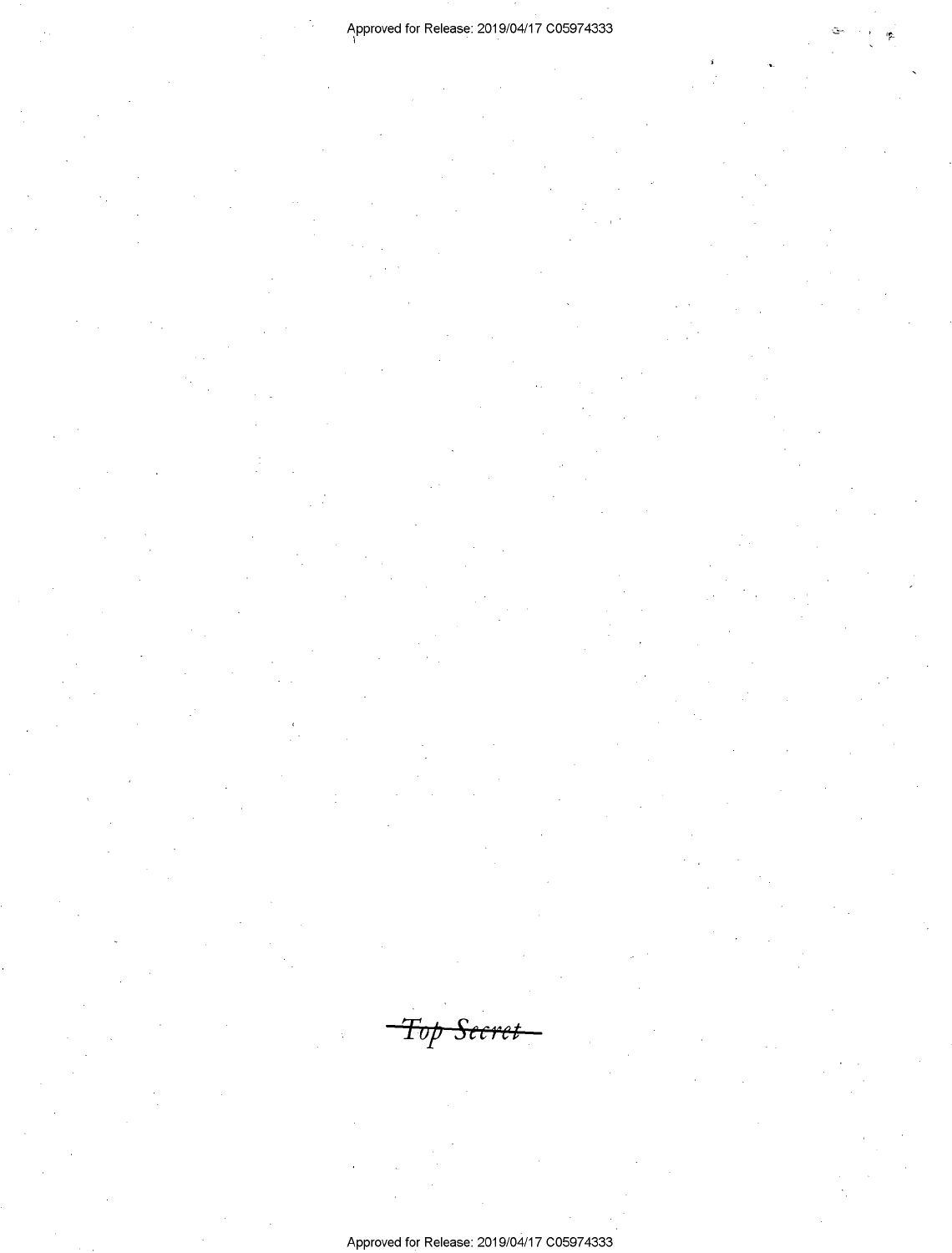**Top Secret** 



## FOR THE PRESIDENT'S EYES ONLY

# Special Daily Report on North Vietnam

Top Secret  $3.5(c)$ 16 18 March 1968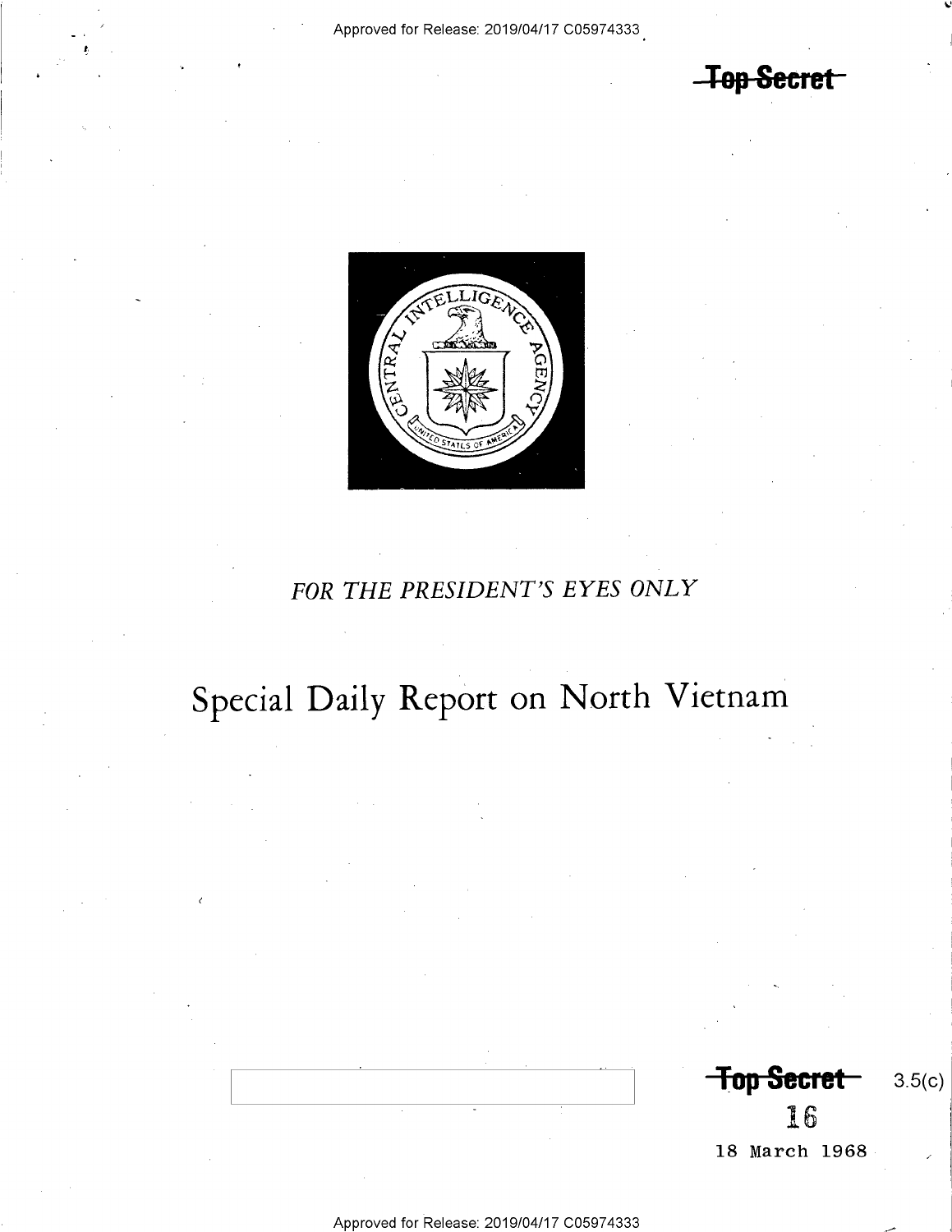$3.5(c)$ 

3.3(h)(2)

Special Daily Report on North Vietnam for the President's Eyes Only

18 March 1968

I. NOTES ON THE SITUATION

\* \* \*

ICC Plane Delayed; The International Control Com-<br>mission (ICC) plane scheduled to fly from Vientiane to<br>Hanoi on Friday was cancelled due to a communications<br>failure. Scheduled to make the flight were US writer Mary McCarthy and Franz Schurmann, a California profes-<br>sor. The three North Vietnamese naval prisoners, whom Hanoi has agreed to allow to be returned to North Vietnam via the ICC flight, might also have been aboard the cancelled flight.

<del>'OP SECRET</del>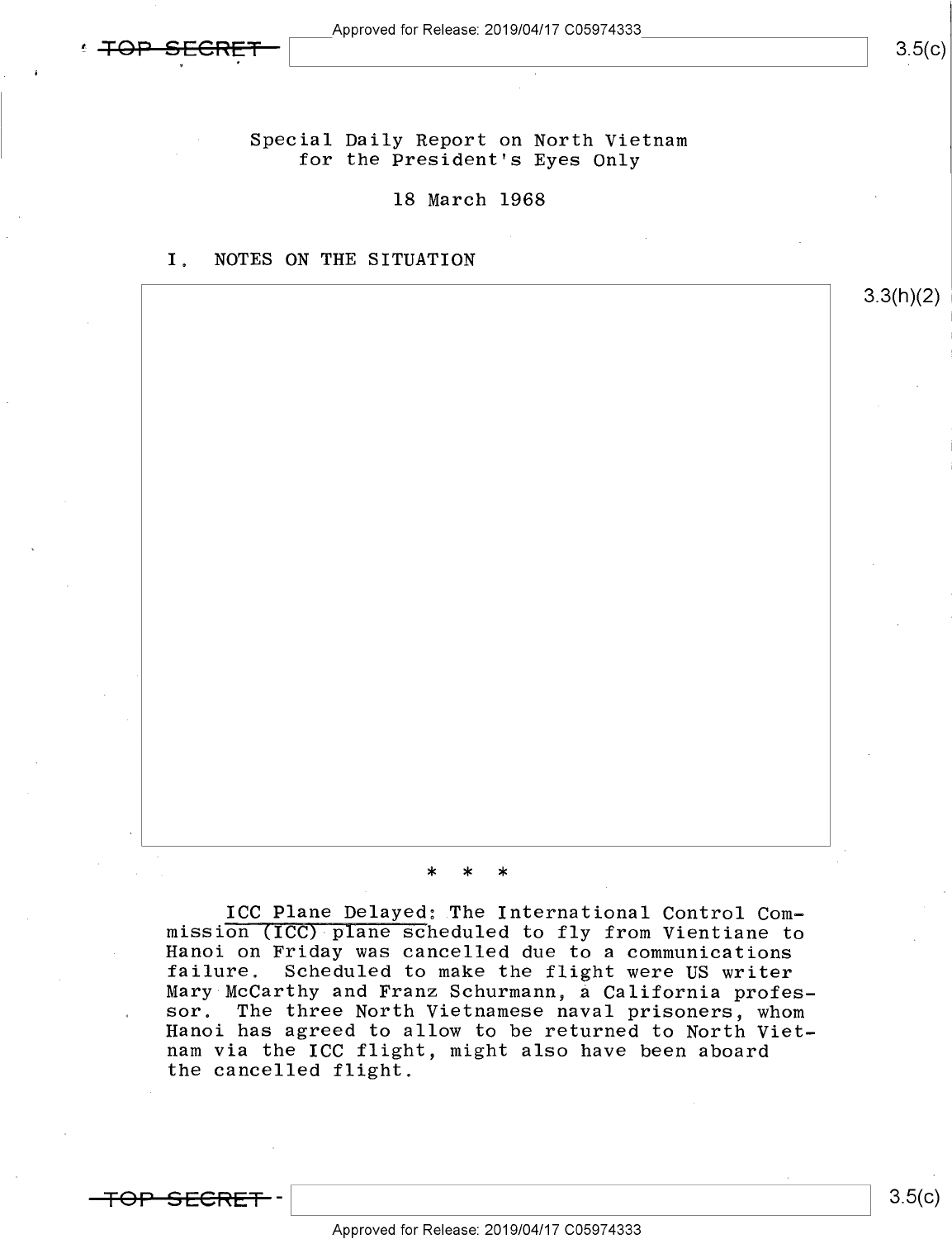<del>'OP SECRET -</del>

The next ICC flight to Hanoi is on 19 March. Ac-<br>cording to the US Embassy in Vientiane, Miss McCarthy<br>and Professor Schurmann hope to take it. The embassy<br>is also hopeful that the bureaucratic difficulties with the ICC over the return of the three POWs will<br>be cleared up so that they may take the flight on the<br>19th also.

.\* \* \*

Danish Ambassador to Visit Hanoi: The Danish<br>ambassador accredited to Peking is to be the next in<br>the string of Western ambassadors to visit Hanoi at<br>the latter's invitation. One Copenhagen newspaper,<br>commenting on the Dan West European governments to join it in an appeal to Hanoi to name the date and place for peace talks to begin.  $begin.$ 

\* \* \*\_

North Vietnamese Diplomat Travels to Finland:<br>Finland appears also to be on the list of selected<br>Western governments with which Hanoi is attempting<br>to establish contact. According to the US Embassy in Moscow, the North Vietnamese ambassador there, who<br>recently spent several days in Sweden, is now planning<br>to visit Helsinki. Hanoi's purpose appears to be two-<br>fold. Initially, it hopes to outline its position on the war and to receive official or popular support in<br>the countries visited. Secondly, Hanoi has also been<br>probing the countries concerned about possible diplo-<br>matic recognition. Feelers in this regard have al-<br>ready been

\*\*\*  $-2-$ 3.3(h)(2)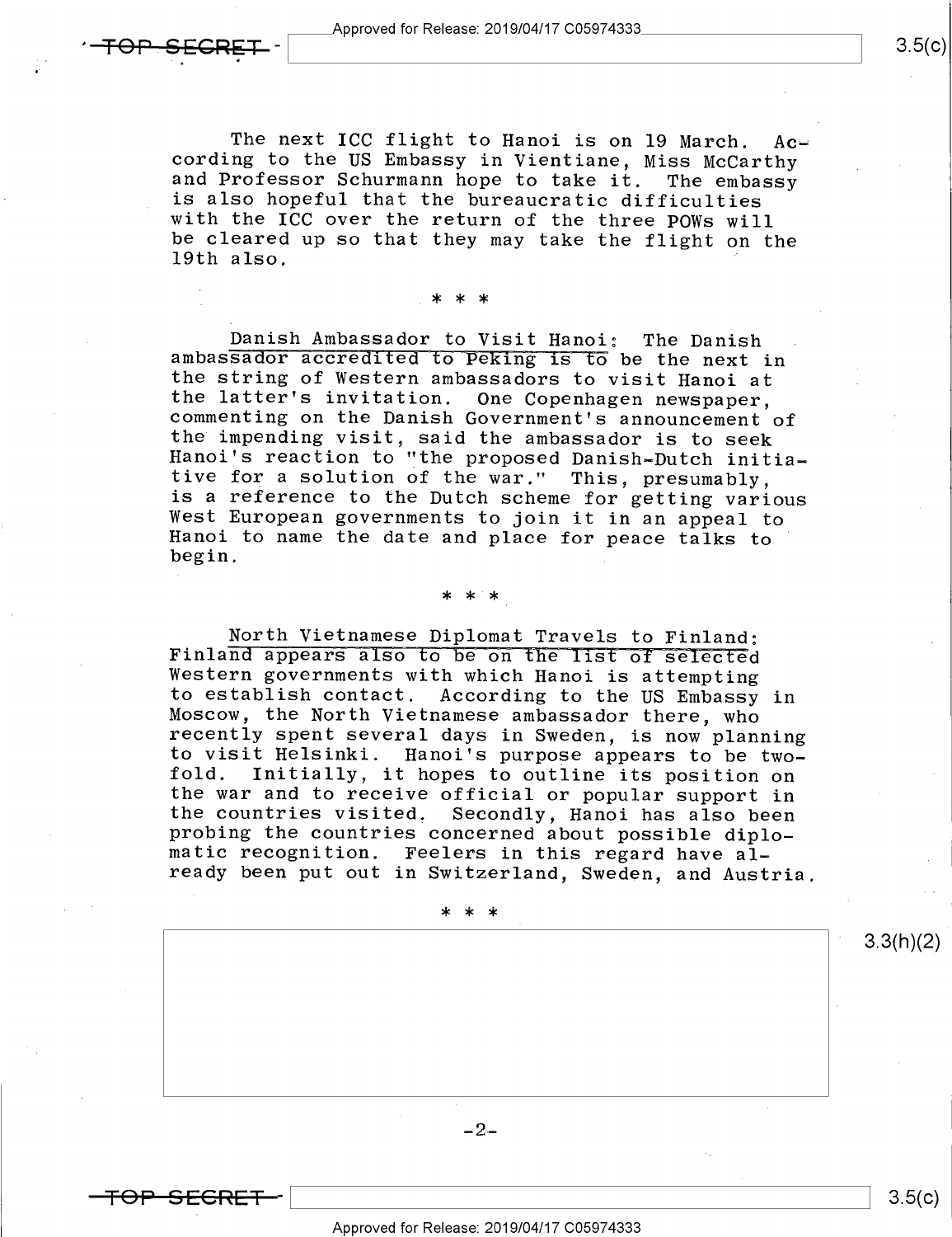pproved for Release: 2019/O4/17 CO5974333 TA \

 $\bullet$ 

 $3.5(c)$ 



\* \* \*

Hanoi Fetes Visiting French Communist Delegation:<br>Hanoi turned out an impressive gathering of party lead-<br>ers headed by Party First Secretary Le Duan to fete a<br>French Communist Party delegation which recently visited<br>North Vietnam to the struggle of the world revolutionary move-<br>ment and claimed that the war was in defense of the so-<br>cialist camp. Le Duan also took note of the broad sup-<br>port for Vietnam developing in France and singled out<br>

\* \* \*

Hanoi Foreign Trade Official in Poland; The Po-<br>lish press has reported that North Vietnamese Minister<br>of Foreign Trade Phan Anh has left Poland after three<br>days of talks with Polish economic officials. No details were given on the discussions nor any indication<br>of new trade or aid agreements stemming from the talks.<br>Prior to arriving in Poland, Anh spent several days in<br>East Germany attending the Leipzig Fair. He will prob-<br>a

- \* \* \*

 $-3-$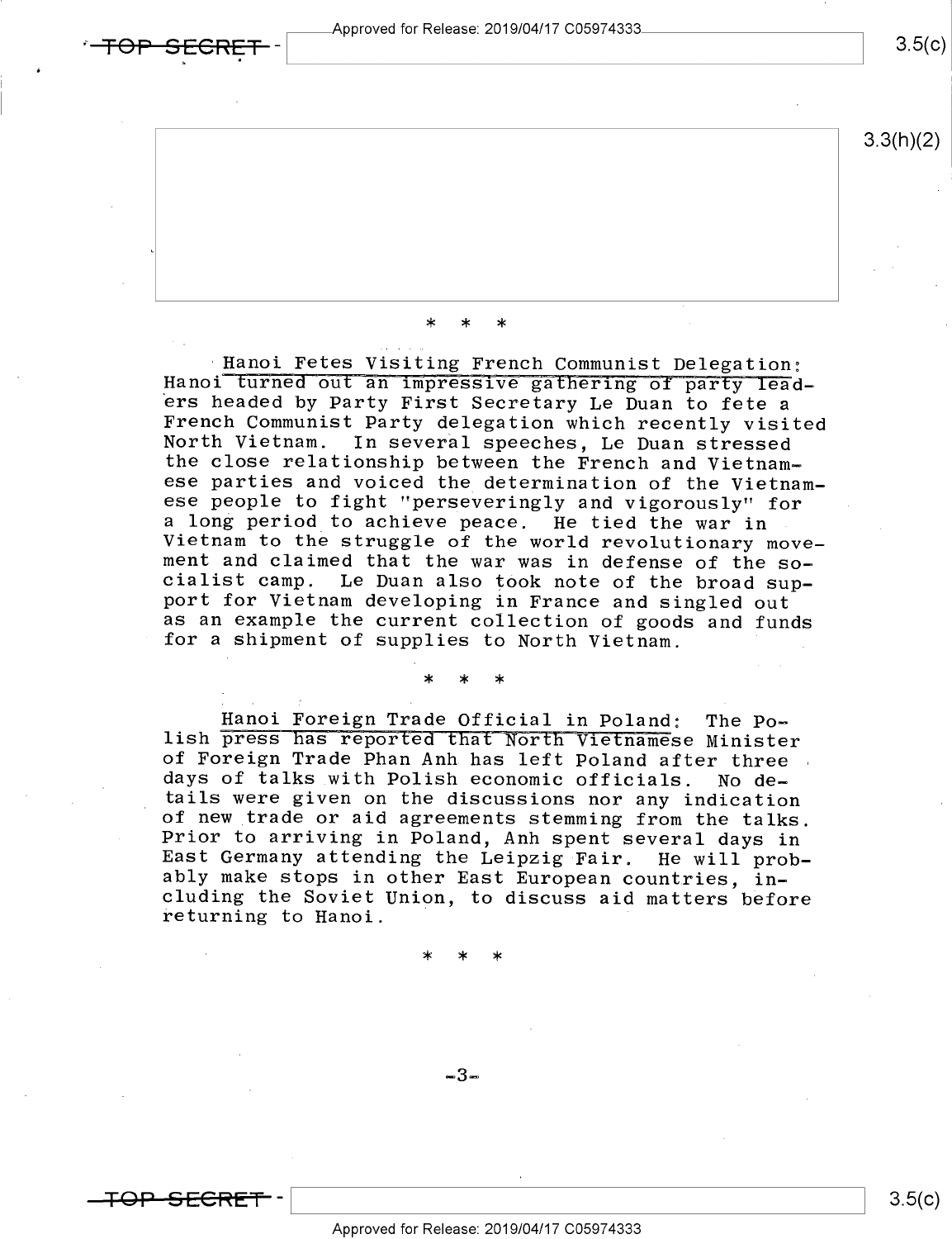#### II. NORTH VIETNAMESE REFLECTIONS OF US POLITICAL ATTITUDES ON THE WAR

Hanoi Still Silent on New Hampshire Primary: At last check, Hanoi had not yet reported factually or commented on the New Hampshire primary or on the presidential hopes of Robert Kennedy.

Hanoi Reports Alleged Insubordination of US Troops; In its English language broadcast on 16 March, Hanoi listed what it claimed were several incidents of insubordination among US forces in the past several weeks. It reported that one US battalion had refused to board helicopters to rescue "American and puppet troops" under fire in Saigon. Several alleged antiwar actions by US servicemen at bases in South Vietnam, as well as individual cases of desertion, were reported also.

\* \* \*

\* \* \*

Antiwar Activity: War protest activity in the US continues to be regularly reported in the Hanoi news media. In Hanoi radio's English language broadcast on 16 March, student and faculty protests at Columbia University were recounted. A statement by three New York men who recently turned in their draft cards at the Brooklyn Recruitment Center was also reported in the same broadcast. The men stated, according to Hanoi, that the US must be held responsible for the destruction and massacre of the Vietnamese people. '

+e|=—sEeR~E+ -\ \ 3-5(<>)